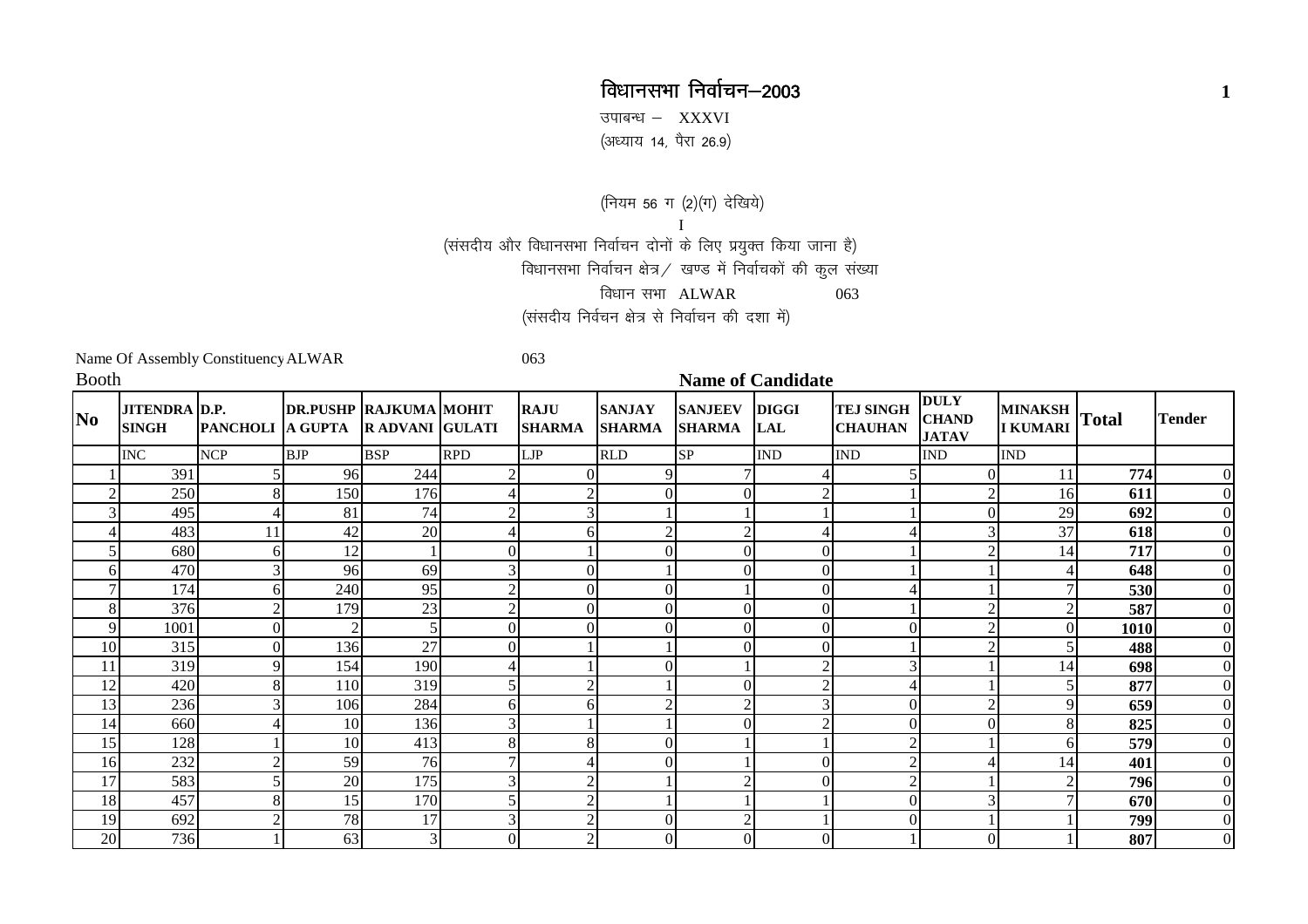| N <sub>0</sub>  | <b>JITENDRA D.P.</b><br><b>SINGH</b> | PANCHOLI A GUPTA            | <b>DR.PUSHP RAJKUMA MOHIT</b> | <b>RADVANI GULATI</b> |                          | <b>RAJU</b><br><b>SHARMA</b> | <b>SANJAY</b><br><b>SHARMA</b> | <b>SANJEEV</b><br><b>SHARMA</b> | <b>DIGGI</b><br><b>LAL</b> | <b>TEJ SINGH</b><br><b>CHAUHAN</b> | <b>DULY</b><br><b>CHAND</b><br><b>JATAV</b> | <b>MINAKSH</b><br><b>I KUMARI</b> | <b>Total</b>     | <b>Tender</b>    |
|-----------------|--------------------------------------|-----------------------------|-------------------------------|-----------------------|--------------------------|------------------------------|--------------------------------|---------------------------------|----------------------------|------------------------------------|---------------------------------------------|-----------------------------------|------------------|------------------|
|                 | <b>INC</b>                           | <b>NCP</b>                  | <b>BJP</b>                    | <b>BSP</b>            | <b>RPD</b>               | LJP                          | <b>RLD</b>                     | SP                              | <b>IND</b>                 | <b>IND</b>                         | <b>IND</b>                                  | <b>IND</b>                        |                  |                  |
| 21              | 323                                  | $\overline{2}$              | 366                           | 34                    | $\overline{2}$           | 6                            | $\overline{4}$                 | $\overline{2}$                  | $\mathfrak{Z}$             | $\Omega$                           | 3                                           | 3                                 | 748              | 3                |
| 22              | 382                                  | 7                           | 534                           | $\overline{3}$        | $\Omega$                 | $\overline{2}$               | $\mathbf{0}$                   |                                 | $\mathbf{1}$               | $\overline{2}$                     | $\mathfrak{Z}$                              | $\Omega$                          | 935              | $\mathbf{0}$     |
| 23              | $\overline{323}$                     | 4                           | 384                           | 6                     | $\mathbf{0}$             | $\mathbf{1}$                 | $\mathbf{0}$                   | $\overline{2}$                  | $\boldsymbol{0}$           | $\mathbf{1}$                       | 5                                           | 6                                 | 732              | $\boldsymbol{0}$ |
| 24              | 358                                  |                             | 434                           | 6                     |                          | 9                            | $\overline{0}$                 | $\overline{2}$                  | $\mathbf{1}$               | $\overline{0}$                     |                                             | 3                                 | 816              | $\overline{2}$   |
| 25              | 303                                  |                             | 231                           | $\overline{4}$        | $\overline{2}$           | $\mathbf{1}$                 | $\mathbf{0}$                   | $\boldsymbol{0}$                | $\boldsymbol{0}$           | $\Omega$                           |                                             | 3                                 | 546              | $\boldsymbol{0}$ |
| 26              | 641                                  | 7                           | 56                            | 181                   | 5                        | 8                            | $\mathbf{1}$                   |                                 | 3                          | $\overline{2}$                     | 9                                           | 21                                | 935              | $\boldsymbol{0}$ |
| 27              | 556                                  | $\overline{5}$              | 167                           | 34                    | 6                        | 55                           | 3                              |                                 | 3                          | $\overline{2}$                     |                                             | 29                                | 862              | $\boldsymbol{0}$ |
| 28              | 462                                  | 9                           | 116                           | 13                    | $\overline{7}$           | 153                          | 3                              | 3                               | $\boldsymbol{0}$           | $\mathbf{0}$                       | $\tau$                                      | 11                                | 784              | 5                |
| 29              | 185                                  | 20                          | 275                           | 8                     |                          | 9                            | $\mathbf{1}$                   | $\overline{A}$                  | $\overline{0}$             | $\overline{0}$                     |                                             | 9                                 | $\overline{513}$ | $\overline{0}$   |
| 30              | 594                                  | 11                          | 138                           | 5 <sup>1</sup>        | $\overline{2}$           | 16                           | $\overline{3}$                 |                                 | $\mathbf{1}$               | $\overline{2}$                     | 8                                           | 16                                | 797              | $\boldsymbol{0}$ |
| 31              | 473                                  | $\mathbf{3}$                | 102                           | $\overline{2}$        |                          | $\overline{1}$               | $\Omega$                       | $\mathbf{0}$                    | $\mathbf{1}$               | $\Omega$                           |                                             | 14                                | 598              | $\mathbf{0}$     |
| 32              | 373                                  | 6                           | 298                           | 8                     | 3                        | $\overline{0}$               | $\mathbf{0}$                   | 5                               | $\overline{2}$             | $\mathbf{0}$                       | 6                                           | $\overline{2}$                    | 703              | $\boldsymbol{0}$ |
| 33              | 676                                  | 28                          | 93                            | 25                    |                          | 8                            | $\overline{2}$                 |                                 | $\mathbf{1}$               |                                    | 6                                           | 15                                | 857              | $\boldsymbol{0}$ |
| 34              | 485                                  | 8                           | 142                           | 41                    | 2                        |                              | $\mathbf{1}$                   | 6                               | $\Omega$                   | $\mathcal{D}$                      | 7                                           | $\tau$                            | 702              | $\Omega$         |
| 35              | 335                                  | 6                           | 345                           | $\mathbf{1}$          | $\overline{2}$           | $\overline{2}$               | $\boldsymbol{0}$               | $\overline{4}$                  | $\boldsymbol{0}$           | $\mathbf{0}$                       | $\overline{0}$                              | $\boldsymbol{7}$                  | 702              | $\boldsymbol{0}$ |
| 36              | 293                                  | 3                           | 433                           | 10                    | 3                        | $\overline{2}$               | $\mathfrak{Z}$                 | $\boldsymbol{0}$                | $\mathbf{1}$               |                                    |                                             | $\mathbf{1}$                      | 751              | $\boldsymbol{0}$ |
| $\overline{37}$ | 245                                  | 12                          | 295                           | $\vert 4 \vert$       | $\mathbf{0}$             | $\overline{0}$               | $\boldsymbol{0}$               | $\boldsymbol{0}$                | $\boldsymbol{0}$           | $\mathbf{0}$                       | 6                                           | 9                                 | 571              | $\boldsymbol{0}$ |
| $\overline{38}$ | 628                                  | 6                           | 56                            | $\overline{7}$        | $\mathbf{0}$             | $\mathbf{0}$                 | $\mathbf{1}$                   |                                 | $\overline{0}$             |                                    | $\overline{7}$                              | $\overline{15}$                   | 722              | $\mathbf{0}$     |
| 39              | 489                                  | $\overline{5}$              | 252                           | $\overline{3}$        | 2                        | 3                            | $\mathbf{1}$                   | $\mathbf{1}$                    | $\boldsymbol{0}$           | $\mathbf{0}$                       | $\mathbf{0}$                                | $\overline{Q}$                    | 765              | $\boldsymbol{0}$ |
| 40              | 464                                  | 10                          | 245                           | $\overline{2}$        | 3                        | 3                            | $\mathbf{0}$                   | $\overline{2}$                  | $\mathbf{1}$               | $\overline{2}$                     | 3                                           | 11                                | 746              | $\mathbf{0}$     |
| 41              | 555                                  | 3                           | 25                            | 14                    | $\Omega$                 | 7                            | $\mathbf{1}$                   | $\Omega$                        | $\Omega$                   | $\Omega$                           |                                             | 11                                | 617              | $\mathbf{0}$     |
| $\overline{42}$ | 191                                  | 3                           | 333                           | $\mathbf{1}$          | $\mathbf{0}$             | $\overline{0}$               | $\mathbf{0}$                   |                                 | $\boldsymbol{0}$           | $\mathbf{0}$                       |                                             | $\,8\,$                           | 538              | $\mathfrak{Z}$   |
| 43              | 170                                  | 3                           | 290                           | 13                    |                          | $\overline{2}$               | $\Omega$                       |                                 | $\mathbf{0}$               |                                    |                                             | $\overline{3}$                    | 485              | $\mathbf{0}$     |
| 44              | 377                                  | 6                           | 135                           | $\mathbf{1}$          | $\overline{2}$           | 5                            | $\boldsymbol{0}$               | $\overline{2}$                  | $\mathbf{1}$               |                                    | $\overline{2}$                              | 6                                 | 538              | $\boldsymbol{0}$ |
| 45              | 266                                  | $\overline{0}$              | 312                           | $\mathbf{1}$          | $\overline{4}$           | 10                           | $\mathbf{1}$                   |                                 | $\boldsymbol{0}$           | $\mathbf{0}$                       |                                             | $5\overline{)}$                   | 601              | $\mathbf{0}$     |
| 46              | 282                                  | $\tau$                      | 499                           | 9                     | $\mathbf{1}$             | 18                           | $\overline{4}$                 | $\overline{2}$                  | $\overline{c}$             | $\overline{0}$                     | $\overline{\mathcal{A}}$                    | 8                                 | 836              | $\boldsymbol{0}$ |
| 47              | 390                                  | $\overline{2}$              | 214                           | $\mathbf{1}$          |                          | $\overline{2}$               | $\overline{2}$                 | $\overline{2}$                  | $\mathbf{0}$               | $\mathbf{0}$                       |                                             | 10                                | 625              | $\boldsymbol{0}$ |
| 48              | 191                                  | $\Omega$                    | 357                           | 13                    |                          |                              | -1                             |                                 | $\Omega$                   | $\Omega$                           |                                             | $\tau$                            | 573              | $\mathbf{0}$     |
| 49              | 236                                  | 4                           | 316                           | $\vert 4 \vert$       | $\overline{\mathcal{A}}$ | $\mathfrak{S}$               | $\mathbf{0}$                   | $\mathbf{0}$                    | $\mathbf{1}$               |                                    | $\Omega$                                    | $\overline{2}$                    | 573              | $\boldsymbol{0}$ |
| 50              | 311                                  | 2                           | 299                           | 12                    | $\overline{4}$           | $\overline{7}$               | $\mathbf{0}$                   | $\overline{13}$                 | $\mathbf{1}$               |                                    | $\overline{2}$                              | 5                                 | 657              | $\mathbf{0}$     |
| $\overline{51}$ | 307                                  | 3                           | 357                           | $\overline{17}$       |                          | $\mathfrak{S}$               | $\mathfrak{Z}$                 | $\boldsymbol{0}$                | $\mathbf{1}$               | $\mathfrak{D}$                     |                                             | 3                                 | 700              | $\boldsymbol{0}$ |
| $\overline{52}$ | $\overline{252}$                     | $\overline{2}$              | 359                           | $\overline{3}$        | $\overline{4}$           | $\mathbf{0}$                 | $\mathbf{1}$                   | $\overline{0}$                  | $\mathbf{1}$               | $\mathbf{0}$                       |                                             | $\overline{4}$                    | 627              | $\mathbf{0}$     |
| 53              | 522                                  | $\mathcal{D}_{\mathcal{L}}$ | 258                           | 10                    | 2                        | 12                           | $\mathbf{0}$                   | $\mathbf{1}$                    | $\boldsymbol{0}$           |                                    | $\overline{2}$                              | $\overline{4}$                    | 814              | $\boldsymbol{0}$ |
| 54              | 269                                  |                             | 217                           | $\mathbf{1}$          |                          | 5                            | $\mathbf{1}$                   | $\overline{0}$                  | $\boldsymbol{0}$           | $\overline{2}$                     | $\overline{0}$                              | $\overline{2}$                    | 501              | $\mathbf{0}$     |
| 55              | 263                                  |                             | 249                           | $\overline{3}$        |                          | $\boldsymbol{0}$             | $\mathbf{0}$                   |                                 | $\overline{0}$             | $\Omega$                           |                                             | 8                                 | 527              | $\mathbf{0}$     |
| 56              | 317                                  |                             | 274                           | 6                     | $\overline{7}$           |                              | $\overline{2}$                 | $\overline{2}$                  | $\mathbf{0}$               | $\Delta$                           | $\overline{0}$                              | 6                                 | 622              | $\mathbf{1}$     |
| 57              | 361                                  | 6                           | 420                           |                       | $\Omega$                 | 13                           | $\mathbf{0}$                   | $\overline{2}$                  | $\mathbf{0}$               | $\Delta$                           | $\overline{2}$                              | 14                                | 826              | $\mathbf{0}$     |
| 58              | 367                                  | 13                          | 260                           | $\overline{0}$        | $\overline{2}$           | $\mathfrak{Z}$               | $\overline{0}$                 | $\overline{2}$                  | $\mathbf{1}$               | $\overline{4}$                     | $\overline{2}$                              | 19                                | 673              | $\boldsymbol{0}$ |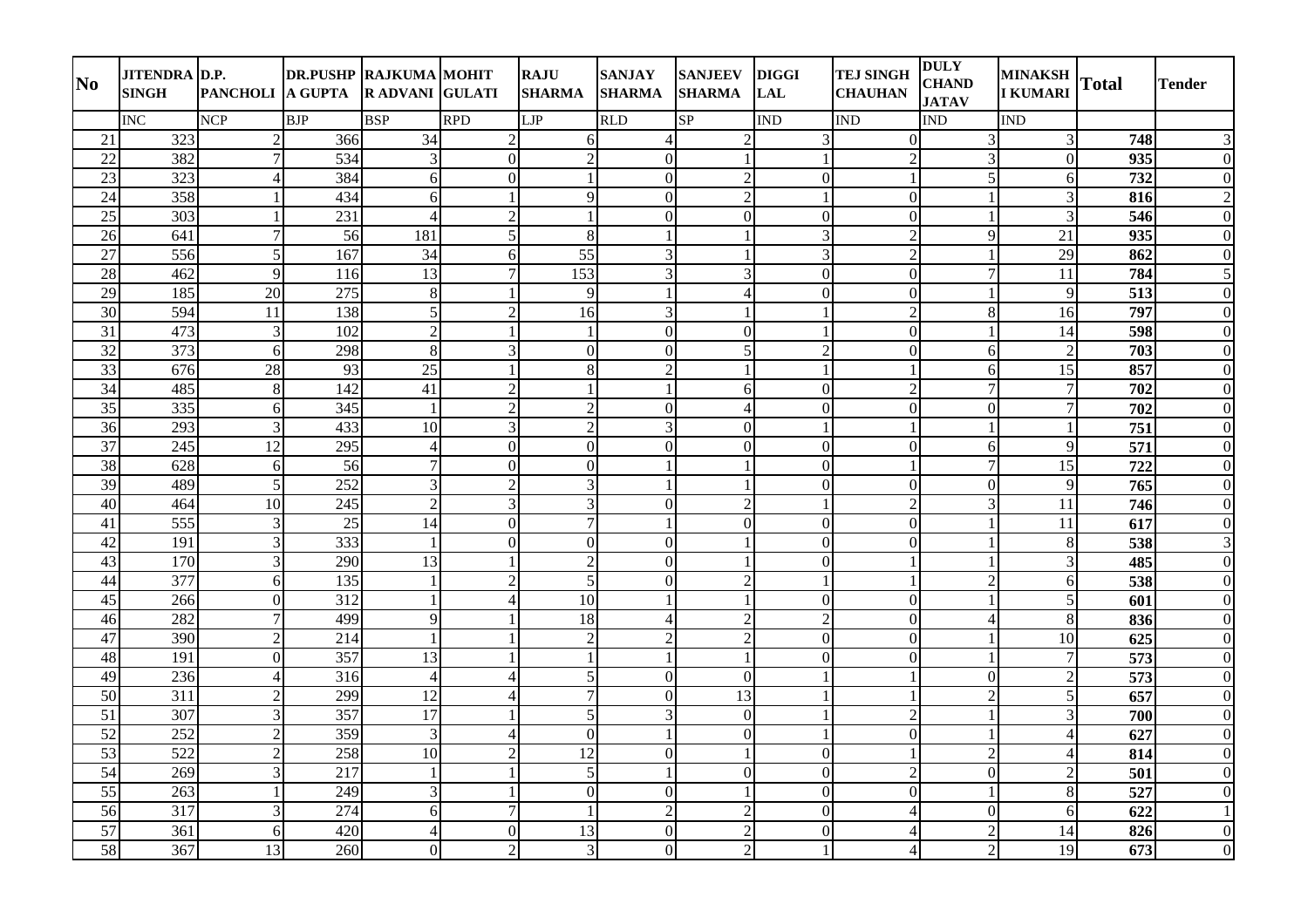| N <sub>0</sub>  | <b>JITENDRA D.P.</b><br><b>SINGH</b> | PANCHOLI A GUPTA         | <b>DR.PUSHP RAJKUMA MOHIT</b> | <b>RADVANI GULATI</b> |                | <b>RAJU</b><br><b>SHARMA</b> | <b>SANJAY</b><br><b>SHARMA</b> | <b>SANJEEV</b><br><b>SHARMA</b> | <b>DIGGI</b><br><b>LAL</b> | <b>TEJ SINGH</b><br><b>CHAUHAN</b> | <b>DULY</b><br><b>CHAND</b><br><b>JATAV</b> | <b>MINAKSH</b><br><b>I KUMARI</b> | <b>Total</b> | Tender           |
|-----------------|--------------------------------------|--------------------------|-------------------------------|-----------------------|----------------|------------------------------|--------------------------------|---------------------------------|----------------------------|------------------------------------|---------------------------------------------|-----------------------------------|--------------|------------------|
|                 | <b>INC</b>                           | <b>NCP</b>               | <b>BJP</b>                    | <b>BSP</b>            | <b>RPD</b>     | <b>LJP</b>                   | <b>RLD</b>                     | SP                              | <b>IND</b>                 | <b>IND</b>                         | <b>IND</b>                                  | <b>IND</b>                        |              |                  |
| 59              | 494                                  | 12                       | 285                           | $\overline{2}$        | 3              | $\Omega$                     | $\overline{0}$                 | 12                              | $\mathbf{0}$               | $\overline{0}$                     | 5                                           | 11                                | 824          | $\mathbf{0}$     |
| 60              | 306                                  | $\mathbf{1}$             | 389                           | $\mathfrak{Z}$        |                | $\Omega$                     | $\mathbf{1}$                   | $\mathfrak{Z}$                  | $\mathbf{0}$               | 3                                  |                                             | $\overline{4}$                    | 712          | $\boldsymbol{0}$ |
| 61              | 252                                  | 8                        | 482                           | $\mathbf{1}$          | $\overline{2}$ | $\overline{2}$               | $\mathbf{0}$                   | $\mathbf{1}$                    | $\boldsymbol{0}$           | $\overline{0}$                     | $\boldsymbol{0}$                            | $\tau$                            | 755          | $\mathbf{0}$     |
| 62              | 347                                  | $\overline{4}$           | 247                           | $\overline{4}$        | $\mathbf{0}$   |                              | $\mathbf{1}$                   | $\overline{12}$                 | $\mathbf{1}$               |                                    |                                             | 8                                 | 627          | $\overline{0}$   |
| 63              | 273                                  |                          | 178                           | $\overline{0}$        | 6              |                              | $\mathbf{0}$                   | $\mathbf{1}$                    | $\mathbf{0}$               |                                    | $\overline{2}$                              | $\overline{2}$                    | 465          | $\mathbf{0}$     |
| 64              | 324                                  | $\overline{3}$           | 198                           | 5                     | $\overline{0}$ | $\mathbf{0}$                 | $\mathbf{1}$                   | 3                               | $\mathbf{1}$               |                                    |                                             | $8\phantom{1}$                    | 545          | $\mathbf{0}$     |
| 65              | 504                                  | 6 <sup>1</sup>           | 162                           | 10                    |                | 5                            |                                | 3                               | $\Omega$                   |                                    | 8                                           | 8                                 | 709          | $\theta$         |
| 66              | 344                                  | 10                       | 197                           | $\overline{3}$        | $\mathbf{0}$   |                              | $\mathbf{0}$                   | $\boldsymbol{0}$                | $\boldsymbol{0}$           | $\mathbf{0}$                       | $\boldsymbol{0}$                            | 9                                 | 564          | $\mathbf{0}$     |
| 67              | 447                                  | 5                        | 182                           | $\overline{7}$        | $\overline{0}$ | 16                           | $\mathbf{0}$                   | $\mathbf{1}$                    | $\mathbf{0}$               |                                    | $\overline{2}$                              | $\overline{7}$                    | 668          | $\mathbf{0}$     |
| 68              | 362                                  | 13                       | 473                           | 18                    | 5              | 13                           | $\overline{2}$                 | $\overline{2}$                  | $\boldsymbol{0}$           | 3                                  |                                             | $\overline{3}$                    | 895          | $\mathbf{0}$     |
| 69              | 420                                  | 11                       | 131                           | $\mathbf{1}$          | $\mathbf{1}$   | $\overline{7}$               | $\mathbf{0}$                   | $\overline{2}$                  | $\overline{2}$             |                                    |                                             | 13                                | 590          | $\boldsymbol{0}$ |
| 70              | 341                                  | 16                       | 369                           | $\overline{0}$        | $\mathbf{0}$   | $\mathbf{0}$                 | $\overline{1}$                 | $\mathbf{1}$                    | $\mathbf{1}$               |                                    | $\overline{\mathcal{A}}$                    | $\overline{4}$                    | 738          | $\boldsymbol{0}$ |
| $\overline{71}$ | 238                                  | 8                        | 174                           | $\overline{0}$        | $\overline{0}$ | $\overline{0}$               | 1                              | $\boldsymbol{0}$                | 3                          |                                    | $\overline{2}$                              | $\overline{4}$                    | 431          | $\mathbf{0}$     |
| 72              | 316                                  | 5                        | 424                           | $\overline{2}$        | $\overline{4}$ | 22                           |                                | $\overline{2}$                  | $\overline{2}$             | $\Omega$                           | $\Delta$                                    | 11                                | 793          | $\mathbf{1}$     |
| 73              | 289                                  | 5                        | 281                           | $\overline{4}$        | $\mathbf{0}$   |                              | $\overline{2}$                 | 6                               | $\mathbf{1}$               | $\overline{2}$                     | $\overline{2}$                              | 6                                 | 599          | 5                |
| 74              | 669                                  | 5                        | 295                           | $\overline{4}$        |                |                              | $\mathbf{0}$                   | $\boldsymbol{0}$                | $\mathbf{0}$               |                                    | $\mathfrak{Z}$                              |                                   | 980          | $\mathbf{0}$     |
| 75              | 481                                  | $\mathbf{Q}$             | 114                           | 5                     | $\mathbf{0}$   | $\mathbf{0}$                 | $\mathbf{1}$                   | 5                               | $\boldsymbol{0}$           | $\overline{2}$                     | $\overline{2}$                              | 13                                | 632          | $\boldsymbol{0}$ |
| $\overline{76}$ | 598                                  | $\overline{\mathcal{A}}$ | $\overline{317}$              | $\overline{9}$        | 3              |                              | $\overline{4}$                 | $\mathbf{0}$                    | $\overline{2}$             | $\boldsymbol{0}$                   | 3                                           | 11                                | 952          | $\mathbf{0}$     |
| 77              | 203                                  | $\Omega$                 | 266                           | $\mathbf{1}$          | 3              | 3                            | $\mathbf{0}$                   | $\overline{0}$                  | $\boldsymbol{0}$           |                                    | $\mathbf{0}$                                | 1                                 | 478          | $\theta$         |
| 78              | 333                                  | 9                        | 337                           | 10                    | 10             | 3                            | $\mathbf{1}$                   | 1                               | $\overline{0}$             | $\boldsymbol{0}$                   | 3                                           | 5                                 | 712          | $\boldsymbol{0}$ |
| 79              | 471                                  | 3                        | 202                           | 5                     |                | $\theta$                     | $\overline{0}$                 | $\mathbf{1}$                    | $\Omega$                   | $\theta$                           | $\overline{2}$                              | $\overline{2}$                    | 687          | $\Omega$         |
| $\overline{80}$ | 474                                  | 5                        | 272                           | 16                    |                | $\overline{2}$               | $\mathbf{0}$                   | $\overline{c}$                  | $\mathbf{0}$               |                                    | 3                                           | $\overline{12}$                   | 788          | $\boldsymbol{0}$ |
| $\overline{81}$ | 191                                  | $\overline{c}$           | 328                           | 3                     | $\overline{2}$ | $\Omega$                     | $\mathbf{1}$                   | $\mathbf{0}$                    | $\overline{0}$             | $\theta$                           | $\mathbf{0}$                                | $\overline{4}$                    | 531          | $\mathbf{1}$     |
| 82              | 160                                  | 5                        | 279                           | 60                    | $\mathbf{0}$   | $\mathbf{0}$                 | $\overline{2}$                 | $\overline{7}$                  | $\mathbf{1}$               | 6                                  | $\overline{7}$                              | 17                                | 544          | $\boldsymbol{0}$ |
| 83              | 451                                  | 5 <sup>1</sup>           | 378                           | $\overline{15}$       |                | 3                            | $\mathbf{1}$                   | $\overline{12}$                 | $\mathbf{1}$               | 5                                  | $\overline{2}$                              | 10                                | 884          | $\mathbf{0}$     |
| 84              | 320                                  | 3                        | 247                           | 47                    | $\overline{2}$ | $\mathbf{1}$                 | -1                             | $\overline{7}$                  | $\overline{2}$             | $\mathfrak{Z}$                     | 6                                           | 12                                | 651          | $\theta$         |
| 85              | 362                                  | 6I                       | 226                           | 18                    |                | 3                            | $\mathbf{0}$                   | 6                               | $\overline{c}$             | $\overline{7}$                     | $\overline{2}$                              | 8                                 | 641          | $\mathbf{0}$     |
| 86              | 630                                  | $6 \mid$                 | 259                           | <sup>12</sup>         |                | $\overline{2}$               | $\mathbf{1}$                   | 3                               | $\Omega$                   | $\Omega$                           |                                             | 8                                 | 923          | $\theta$         |
| 87              | 239                                  | $\overline{\mathcal{A}}$ | 353                           | 38                    | $\Omega$       |                              | $\mathbf{0}$                   | 9                               | $\mathbf{1}$               |                                    |                                             | 8                                 | 655          | $\boldsymbol{0}$ |
| 88              | 312                                  | 6                        | 218                           | 14                    | 5              | $\Omega$                     | $\mathbf{1}$                   | $\overline{14}$                 | $\mathbf{0}$               | $\theta$                           | $\Omega$                                    | 3                                 | 573          | $\Omega$         |
| 89              | 400                                  | $\overline{\mathcal{A}}$ | 289                           | $\mathbf{1}$          | $\overline{2}$ | $\overline{0}$               | $\mathfrak{Z}$                 | 6                               | $\mathbf 1$                |                                    | 3                                           | $\,8\,$                           | 718          | $\mathbf{0}$     |
| 90              | 292                                  |                          | 340                           | $\mathbf{1}$          |                | $\mathbf{0}$                 | $\mathbf{1}$                   | $\overline{2}$                  | $\overline{2}$             | 3                                  |                                             | 5                                 | 655          | $\overline{2}$   |
| 91              | 275                                  | $6 \mid$                 | 356                           | 5 <sup>1</sup>        | 2              | $\boldsymbol{0}$             | $\mathbf{0}$                   | $\overline{4}$                  | $\boldsymbol{0}$           | $\overline{2}$                     |                                             | $\,8\,$                           | 659          | $\mathbf{0}$     |
| 92              | 325                                  | 3                        | 275                           | $\mathbf{1}$          |                | $\mathbf{0}$                 | $\sqrt{2}$                     | $\overline{c}$                  | $\mathbf{1}$               | $\overline{2}$                     | $\overline{2}$                              | 9                                 | 623          | $\boldsymbol{0}$ |
| 93              | 248                                  | $\mathfrak{D}$           | 191                           | 6                     | $\Omega$       | $\Omega$                     | -1                             | $\overline{2}$                  | $\mathbf{0}$               |                                    | $\overline{2}$                              | 9                                 | 462          | $\theta$         |
| 94              | 322                                  |                          | 215                           | 9                     |                |                              | $\mathbf{0}$                   |                                 | $\overline{0}$             | $\overline{2}$                     | $\overline{\mathcal{A}}$                    | 11                                | 568          | $\mathbf{0}$     |
| 95              | 222                                  | 5                        | 180                           | 6                     | $\Omega$       | $\Omega$                     | $\mathbf{0}$                   | 3                               | $\overline{1}$             |                                    | $\mathcal{D}$                               | 21                                | 441          | 3                |
| 96              | 774                                  | 4                        | 69                            | 48                    | $\overline{2}$ | $\overline{2}$               | $\boldsymbol{0}$               | $\overline{c}$                  | $\boldsymbol{0}$           | $\overline{0}$                     |                                             | 10                                | 912          | $\boldsymbol{0}$ |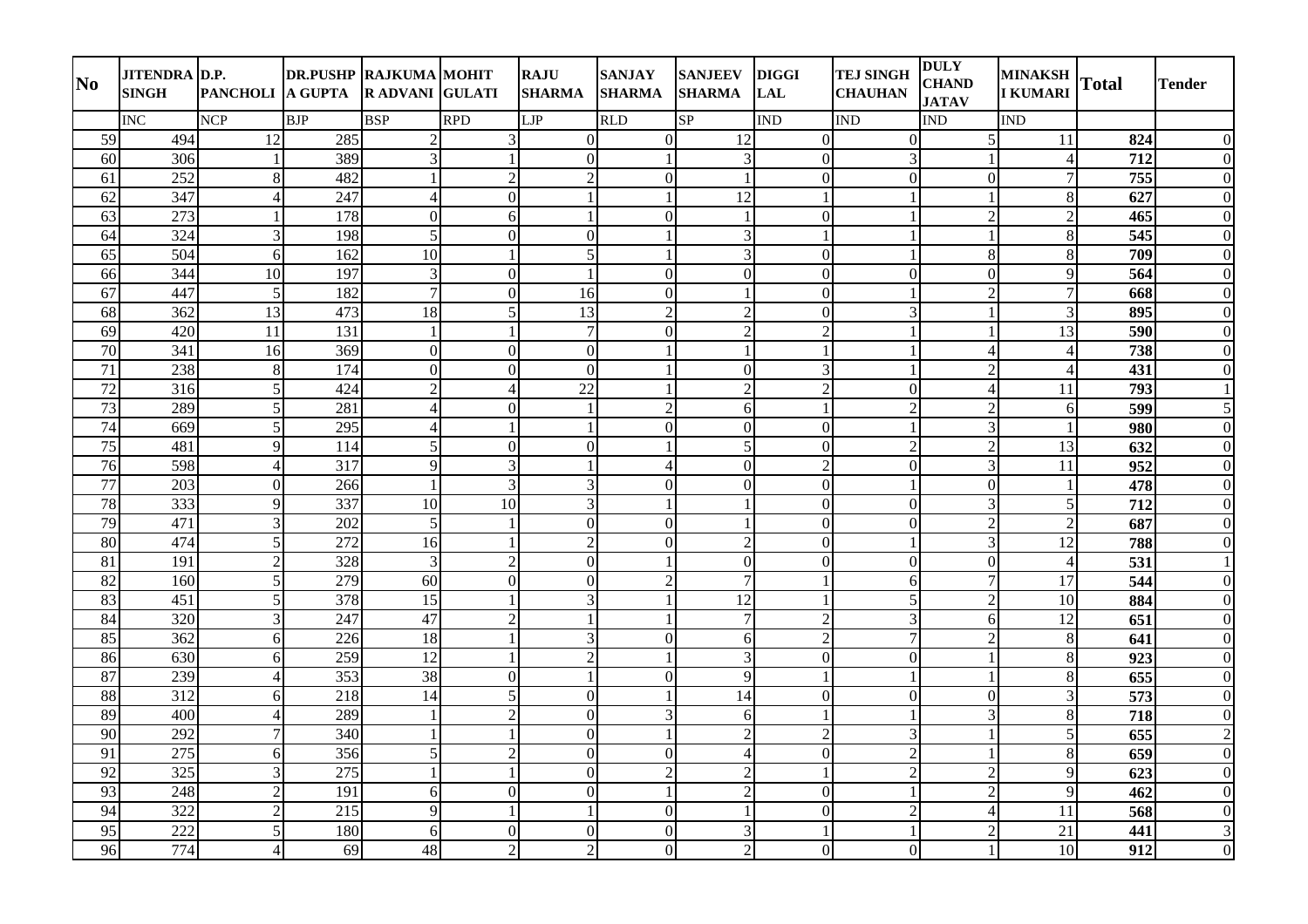| N <sub>0</sub> | <b>JITENDRA D.P.</b><br><b>SINGH</b> | PANCHOLI A GUPTA         | <b>DR.PUSHP RAJKUMA MOHIT</b> | <b>RADVANI GULATI</b> |                          | <b>RAJU</b><br><b>SHARMA</b> | <b>SANJAY</b><br><b>SHARMA</b> | <b>SANJEEV</b><br><b>SHARMA</b> | <b>DIGGI</b><br><b>LAL</b> | <b>TEJ SINGH</b><br><b>CHAUHAN</b> | <b>DULY</b><br><b>CHAND</b><br><b>JATAV</b> | <b>MINAKSH</b><br><b>I KUMARI</b> | <b>Total</b> | <b>Tender</b>    |
|----------------|--------------------------------------|--------------------------|-------------------------------|-----------------------|--------------------------|------------------------------|--------------------------------|---------------------------------|----------------------------|------------------------------------|---------------------------------------------|-----------------------------------|--------------|------------------|
|                | <b>INC</b>                           | <b>NCP</b>               | <b>BJP</b>                    | <b>BSP</b>            | <b>RPD</b>               | LJP                          | <b>RLD</b>                     | SP                              | <b>IND</b>                 | <b>IND</b>                         | <b>IND</b>                                  | <b>IND</b>                        |              |                  |
| 97             | 470                                  | 7 <sup>1</sup>           | 183                           | 61                    | $\overline{3}$           | $\overline{2}$               | $\mathbf{1}$                   | $\overline{c}$                  | $\overline{2}$             |                                    |                                             | 40                                | 776          | $\boldsymbol{0}$ |
| 98             | 202                                  | 8                        | 134                           | 1                     |                          | $\theta$                     | $\mathbf{0}$                   | $\boldsymbol{0}$                | $\mathbf{1}$               |                                    |                                             | 7                                 | 356          | $\mathbf{0}$     |
| 99             | 302                                  | $\overline{3}$           | 179                           | $\vert 4 \vert$       | $\mathbf{0}$             | $\overline{0}$               | $\mathbf{0}$                   | $\boldsymbol{0}$                | $\boldsymbol{0}$           | $\mathbf{0}$                       |                                             | 12                                | 501          | $\boldsymbol{0}$ |
| 100            | 428                                  | $\overline{\mathcal{A}}$ | 185                           | $6 \overline{6}$      | $\Omega$                 | $\overline{18}$              | $\overline{2}$                 | $\overline{4}$                  | $\mathbf{0}$               | $\overline{0}$                     | $\overline{2}$                              | 17                                | 666          | $\mathbf{0}$     |
| 101            | 635                                  | Δ                        | 10                            | $\mathbf{1}$          | $\overline{2}$           | $\mathbf{1}$                 | $\mathbf{0}$                   | $\overline{2}$                  | $\mathbf{0}$               | $\overline{2}$                     | 5                                           | 18                                | 680          | $\boldsymbol{0}$ |
| 102            | 383                                  | $\overline{2}$           | 120                           | $\overline{c}$        |                          | $\mathbf{0}$                 | $\mathbf{1}$                   |                                 | $\overline{0}$             | $\Omega$                           |                                             | $\,8\,$                           | 519          | $\boldsymbol{0}$ |
| 103            | 373                                  | 4                        | 117                           |                       | $\Omega$                 | $\Omega$                     | $\Omega$                       |                                 | $\Omega$                   |                                    | $\Omega$                                    | 6                                 | 503          | $\Omega$         |
| 104            | 221                                  | 5                        | 305                           | $\mathbf{1}$          | -1                       | $\overline{0}$               | 3                              | 5                               | $\boldsymbol{0}$           |                                    | $\overline{0}$                              | 3                                 | 545          | $\boldsymbol{0}$ |
| 105            | 298                                  | $\overline{7}$           | 143                           | $\overline{0}$        | $\overline{0}$           | 6                            | $\mathbf{0}$                   |                                 | $\overline{0}$             | $\overline{0}$                     | $\overline{0}$                              | $\overline{2}$                    | 457          | $\boldsymbol{0}$ |
| 106            | 443                                  | 17                       | 360                           | $\overline{2}$        | $\overline{2}$           | 3                            | $\overline{4}$                 |                                 | $\mathbf{0}$               | 3                                  | 8                                           | 24                                | 867          | $\boldsymbol{0}$ |
| 107            | 548                                  | 15                       | 272                           | $\overline{3}$        | $\overline{2}$           |                              | -1                             | $\overline{2}$                  | $\overline{2}$             | 6                                  | $\overline{2}$                              | 33                                | 887          | $\mathbf{0}$     |
| 108            | 512                                  | 8                        | 233                           | $\mathbf{1}$          | $\mathbf{1}$             | $\overline{0}$               | $\mathbf{0}$                   | $\overline{2}$                  | $\mathbf{1}$               | $\mathbf{0}$                       | $\overline{2}$                              | 17                                | 777          | $\boldsymbol{0}$ |
| 109            | 388                                  | 15                       | 298                           | $\vert$               | $\overline{2}$           | $\overline{0}$               | $\overline{0}$                 | $\overline{0}$                  | $\mathbf{1}$               | $\overline{0}$                     | 5                                           | 6                                 | 719          | $\boldsymbol{0}$ |
| 110            | 215                                  | $\tau$                   | 236                           | $\Omega$              | $\Omega$                 | $\overline{2}$               | $\Omega$                       | $\Omega$                        | $\Omega$                   | $\Omega$                           | $\mathfrak{D}$                              | $\,8\,$                           | 470          | $\Omega$         |
| 111            | 271                                  | 10                       | 227                           | 6                     | -1                       | $\overline{2}$               | $\boldsymbol{0}$               |                                 | $\overline{2}$             | $\mathbf{0}$                       | $\overline{2}$                              | 5                                 | 527          | $\boldsymbol{0}$ |
| 112            | 333                                  | 3                        | 224                           | 3                     | $\overline{2}$           | $\mathbf{0}$                 | $\overline{1}$                 |                                 | $\boldsymbol{0}$           | $\overline{2}$                     | 3                                           | 3                                 | 575          | $\boldsymbol{0}$ |
| 113            | 229                                  | 5                        | 254                           | $\overline{2}$        | $\boldsymbol{0}$         | $\overline{0}$               | $\overline{2}$                 | $\overline{2}$                  | $\boldsymbol{0}$           | $\mathbf{0}$                       |                                             | $\overline{4}$                    | 499          | $\boldsymbol{0}$ |
| 114            | 355                                  | 4                        | 380                           | 8                     | $\mathbf{0}$             |                              | $\overline{2}$                 |                                 | $\overline{0}$             | 5                                  | 3                                           | $\overline{13}$                   | 772          | $\mathbf{0}$     |
| 115            | 188                                  | $6 \mid$                 | 339                           | $\overline{3}$        | $\mathbf{1}$             | $\overline{2}$               | $\mathbf{1}$                   | $\overline{2}$                  | $\mathbf{0}$               | $\overline{4}$                     | $\overline{2}$                              | $\overline{4}$                    | 552          | $\boldsymbol{0}$ |
| 116            | 243                                  | $\overline{3}$           | 245                           | $\overline{2}$        | $\mathbf{0}$             | $\overline{2}$               | $\overline{2}$                 | $\overline{0}$                  | $\boldsymbol{0}$           | $\overline{2}$                     |                                             | 10                                | 510          | $\boldsymbol{0}$ |
| 117            | 373                                  | 8                        | 521                           | 3                     |                          |                              | $\Omega$                       |                                 | $\Omega$                   | $\Omega$                           | $\Omega$                                    | 19                                | 927          | $\mathbf{1}$     |
| 118            | 239                                  | 6                        | 335                           | $\mathbf{1}$          |                          | $\mathfrak{Z}$               | $\mathbf{0}$                   | $\boldsymbol{0}$                | $\boldsymbol{0}$           | $\overline{2}$                     | $\overline{2}$                              | 6                                 | 595          | $\boldsymbol{0}$ |
| 119            | 336                                  | $\overline{2}$           | $\overline{317}$              | $\overline{2}$        | $\overline{2}$           |                              | $\mathbf{0}$                   | $\overline{12}$                 | $\mathbf{1}$               | $\overline{4}$                     | $\overline{2}$                              | $\overline{14}$                   | 693          | $\mathbf{0}$     |
| 120            | 250                                  | 3                        | 181                           | $\overline{4}$        | $\mathbf{0}$             | 6                            | $\boldsymbol{0}$               | $\overline{2}$                  | $\boldsymbol{0}$           | $\mathbf{0}$                       | $\mathbf{0}$                                | 3                                 | 449          | $\boldsymbol{0}$ |
| 121            | 419                                  | $\overline{2}$           | 271                           |                       | $\boldsymbol{0}$         | $\overline{2}$               | $\mathbf{0}$                   |                                 | $\overline{0}$             | 3                                  | 4                                           | 21                                | 724          | $\boldsymbol{0}$ |
| 122            | 337                                  | $\Omega$                 | 89                            | $\overline{2}$        | 3                        | $\overline{0}$               | $\mathbf{0}$                   | $\boldsymbol{0}$                | $\boldsymbol{0}$           | $\mathbf{0}$                       | $\mathfrak{Z}$                              | $\overline{2}$                    | 436          | $\boldsymbol{0}$ |
| 123            | 489                                  | 18                       | 385                           | $\overline{0}$        |                          | $\mathbf{0}$                 | $\mathbf{0}$                   | $\overline{2}$                  | $\mathbf{0}$               | $\mathbf{0}$                       |                                             | $\overline{4}$                    | 900          | $\boldsymbol{0}$ |
| 124            | 229                                  | $\overline{13}$          | $\overline{314}$              |                       | $\overline{4}$           |                              | $\Omega$                       | $\Omega$                        | $\mathbf{1}$               |                                    | $\Omega$                                    | 6                                 | 570          | $\mathbf{0}$     |
| 125            | 482                                  |                          | 186                           | $\mathbf{1}$          | $\mathbf{0}$             | $\overline{0}$               | $\mathbf{0}$                   | $\boldsymbol{0}$                | $\mathbf{0}$               | 6                                  | $\overline{0}$                              | 9                                 | 685          | $\mathbf{0}$     |
| 126            | 355                                  | 3                        | 186                           | $\overline{2}$        |                          |                              | $\mathbf{0}$                   | $\boldsymbol{0}$                | $\mathbf{0}$               | 90                                 | 3                                           | 24                                | 665          | $\mathbf{0}$     |
| 127            | 464                                  | 10                       | 151                           | 8                     | $\overline{2}$           | $\overline{2}$               | $\mathbf{1}$                   |                                 | $\boldsymbol{0}$           | 25                                 | $\boldsymbol{0}$                            | 16                                | 680          | $\boldsymbol{0}$ |
| 128            | $\overline{376}$                     | 6                        | 49                            | $\overline{0}$        | $\boldsymbol{0}$         | $\mathbf{0}$                 | $\mathbf{0}$                   | $\boldsymbol{0}$                | $\overline{0}$             |                                    |                                             | 8                                 | 441          | $\mathbf{0}$     |
| 129            | 277                                  | $\mathfrak{D}$           | 266                           | $\overline{3}$        | 5                        | $\mathbf{1}$                 | $\boldsymbol{0}$               | $\mathbf{1}$                    | $\boldsymbol{0}$           |                                    | $\mathbf{0}$                                | 5 <sub>l</sub>                    | 561          | $\boldsymbol{0}$ |
| 130            | 480                                  | $\overline{7}$           | 267                           | $\overline{c}$        |                          | $\mathbf{0}$                 | $\mathbf{0}$                   |                                 | $\mathbf{0}$               | $\Omega$                           |                                             | $\overline{7}$                    | 766          | $\mathbf{0}$     |
| 131            | 431                                  |                          | 239                           | 6                     | $\Omega$                 | $\overline{2}$               | $\mathbf{0}$                   | $\mathbf{0}$                    | $\mathbf{1}$               | $\mathbf{0}$                       | $\Omega$                                    | $\vert$                           | 685          | $\mathbf{0}$     |
| 132            | 288                                  | Δ                        | 313                           | $\overline{0}$        | $\overline{0}$           | $\mathbf{0}$                 | $\mathbf{1}$                   | 9                               | $\mathbf{0}$               | $\mathbf{0}$                       | $\overline{2}$                              | 15                                | 632          | $\boldsymbol{0}$ |
| 133            | 548                                  | 21                       | 165                           |                       | $\overline{\mathcal{A}}$ | $\Omega$                     | $\overline{2}$                 |                                 | $\mathbf{0}$               |                                    | $\overline{\mathcal{A}}$                    | 13                                | 760          | $\mathbf{0}$     |
| 134            | 358                                  | $\vert 4 \vert$          | 106                           | $\overline{9}$        |                          |                              | $\mathbf{1}$                   | 3                               | $\boldsymbol{0}$           | $\overline{2}$                     | $\mathbf{0}$                                | 14                                | 499          | $\boldsymbol{0}$ |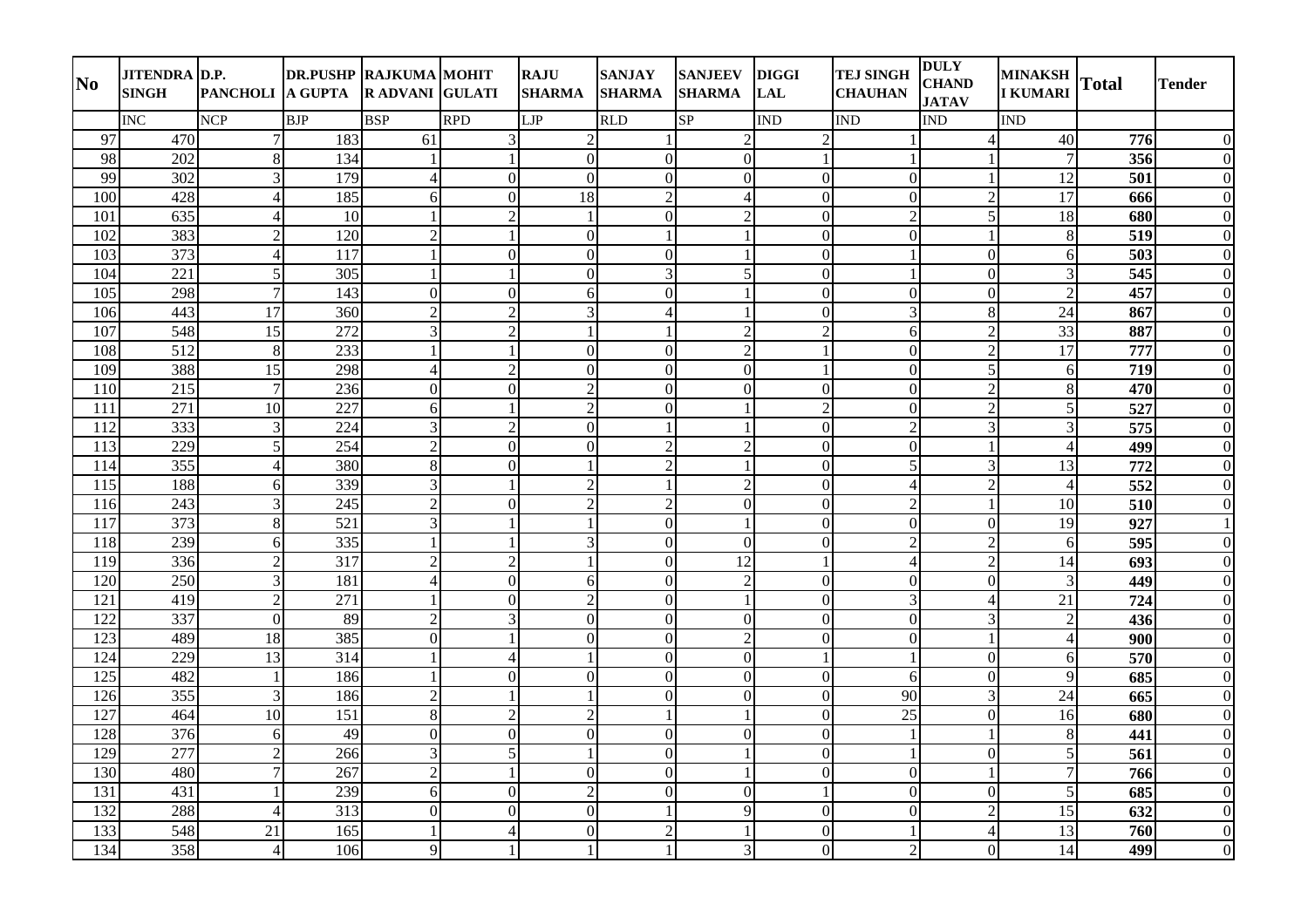| N <sub>0</sub> | <b>JITENDRA D.P.</b><br><b>SINGH</b> | PANCHOLI A GUPTA | <b>DR.PUSHP RAJKUMA MOHIT</b> | <b>RADVANI GULATI</b> |                  | <b>RAJU</b><br><b>SHARMA</b> | <b>SANJAY</b><br><b>SHARMA</b> | <b>SANJEEV</b><br><b>SHARMA</b> | <b>DIGGI</b><br><b>LAL</b> | <b>TEJ SINGH</b><br><b>CHAUHAN</b> | <b>DULY</b><br><b>CHAND</b><br><b>JATAV</b> | <b>MINAKSH</b><br><b>I KUMARI</b> | <b>Total</b>     | <b>Tender</b>    |
|----------------|--------------------------------------|------------------|-------------------------------|-----------------------|------------------|------------------------------|--------------------------------|---------------------------------|----------------------------|------------------------------------|---------------------------------------------|-----------------------------------|------------------|------------------|
|                | <b>INC</b>                           | <b>NCP</b>       | <b>BJP</b>                    | <b>BSP</b>            | <b>RPD</b>       | <b>LJP</b>                   | <b>RLD</b>                     | SP                              | <b>IND</b>                 | <b>IND</b>                         | <b>IND</b>                                  | <b>IND</b>                        |                  |                  |
| 135            | 526                                  | $\overline{2}$   | 232                           | 5 <sup>1</sup>        |                  | $\overline{0}$               | $\mathbf{1}$                   |                                 | $\overline{0}$             | $\Omega$                           | 6                                           | $\,8\,$                           | 782              | $\boldsymbol{0}$ |
| 136            | 356                                  | 7                | 412                           | $\overline{2}$        |                  | $\theta$                     | $\mathbf{0}$                   |                                 | $\boldsymbol{0}$           | $\Omega$                           |                                             | 5                                 | 785              | $\overline{2}$   |
| 137            | 352                                  | 15               | 323                           | 11                    | $\mathbf{0}$     | $\overline{0}$               | $\mathbf{1}$                   | $\boldsymbol{0}$                | $\mathbf{1}$               | 5                                  | $\overline{2}$                              | 6                                 | 716              | $\boldsymbol{0}$ |
| 138            | 242                                  | 5                | 216                           | $\mathbf{1}$          | $\Omega$         | $\mathbf{0}$                 | $\overline{0}$                 | 6                               | $\mathbf{1}$               | 3                                  | $\overline{0}$                              | 3                                 | 477              | $\mathbf{0}$     |
| 139            | 210                                  | 3                | 183                           | $\overline{2}$        | $\mathbf{1}$     | $\mathbf{1}$                 | $\mathbf{0}$                   | $\boldsymbol{0}$                | $\boldsymbol{0}$           | 3                                  | $\mathbf{0}$                                | 12                                | 415              | $\boldsymbol{0}$ |
| 140            | 385                                  | $\overline{5}$   | 123                           | $\overline{c}$        | $\overline{0}$   | $\overline{0}$               | $\mathbf{0}$                   | $\overline{0}$                  | $\mathbf{0}$               | $\Omega$                           | 3                                           | 10                                | 528              | $\boldsymbol{0}$ |
| 141            | 337                                  | 3                | 236                           | $\overline{5}$        | $\Omega$         | $\overline{2}$               | $\Omega$                       | $\overline{4}$                  | $\overline{1}$             |                                    | 5                                           | 14                                | 608              | $\Omega$         |
| 142            | 343                                  | 7                | 276                           | $\overline{4}$        | $\mathbf{0}$     | $\overline{0}$               | $\mathbf{0}$                   |                                 | $\boldsymbol{0}$           |                                    | $\mathbf{0}$                                | 3                                 | 635              | $\mathbf{1}$     |
| 143            | 412                                  |                  | 314                           | $\overline{4}$        | 3                | $\overline{2}$               | $\mathbf{0}$                   | $\overline{7}$                  | $\mathbf{1}$               |                                    | $\mathbf{0}$                                | 6                                 | 754              | $\overline{0}$   |
| 144            | 358                                  | $\overline{Q}$   | 359                           | $\overline{0}$        | $\overline{2}$   |                              | $\mathbf{0}$                   |                                 | $\mathbf{1}$               | $\overline{0}$                     |                                             | $\mathbf{1}$                      | 733              | $\boldsymbol{0}$ |
| 145            | 426                                  | 5 <sub>l</sub>   | 434                           | 5 <sup>1</sup>        |                  |                              | $\Omega$                       | 3                               | $\mathbf{0}$               |                                    | $\overline{2}$                              | 9                                 | 887              | $\mathbf{0}$     |
| 146            | 310                                  | 8                | 109                           | $\overline{3}$        | $\overline{2}$   | $\overline{0}$               | $\mathbf{1}$                   | $\overline{2}$                  | $\mathbf{1}$               | 5                                  | 5                                           | 13                                | 459              | $\mathbf{1}$     |
| 147            | 301                                  | 8                | 288                           | $\overline{3}$        |                  | $\overline{0}$               | $\mathbf{1}$                   | $\overline{2}$                  | $\overline{0}$             |                                    | $\mathbf{0}$                                | $\,8\,$                           | 613              | $\mathbf{0}$     |
| 148            | 262                                  |                  | 142                           | $\overline{3}$        | $\Omega$         | $\Omega$                     | $\mathbf{1}$                   | $\Omega$                        | $\Omega$                   | $\Omega$                           |                                             | 3                                 | 413              | $\Omega$         |
| 149            | 337                                  | Δ                | 89                            | $\mathbf{1}$          | $\mathbf{0}$     | $\mathbf{0}$                 | $\boldsymbol{0}$               | $\boldsymbol{0}$                | $\mathbf{1}$               | 11                                 |                                             | $\,8\,$                           | 452              | $\boldsymbol{0}$ |
| 150            | 355                                  | 8                | 240                           | $\vert$               |                  | $\mathbf{0}$                 | $\mathbf{0}$                   | 11                              | 10                         | $\Omega$                           | $\Omega$                                    | $\tau$                            | 637              | $\boldsymbol{0}$ |
| 151            | 317                                  | $\mathfrak{D}$   | 244                           | $\mathbf{1}$          | $\boldsymbol{0}$ | $\mathbf{0}$                 | $\mathbf{1}$                   | $\boldsymbol{0}$                | $\boldsymbol{0}$           | $\overline{4}$                     | 6                                           | $\,8\,$                           | 583              | $\boldsymbol{0}$ |
| 152            | 519                                  | 6                | 204                           | 3                     | 3                | $\overline{0}$               | $\mathbf{0}$                   |                                 | $\overline{2}$             |                                    | 3                                           | $\overline{12}$                   | 754              | $\mathbf{0}$     |
| 153            | 352                                  | 8                | 217                           | $\overline{4}$        | $\mathbf{1}$     | $\mathbf{1}$                 | <sup>1</sup>                   | $\mathbf{1}$                    | $\boldsymbol{0}$           |                                    |                                             | 5                                 | 592              | $\boldsymbol{0}$ |
| 154            | 394                                  | 5 <sup>1</sup>   | 184                           | $\overline{2}$        | $\mathbf{0}$     | $\mathbf{1}$                 | $\mathbf{0}$                   | $\overline{1}$                  | $\mathbf{1}$               | 3                                  | $\overline{2}$                              | 13                                | 606              | $\mathbf{0}$     |
| 155            | 394                                  | 5                | 230                           | $\Omega$              | $\Omega$         | $\theta$                     | $\Omega$                       | 10                              | $\overline{1}$             |                                    | 3                                           | 9                                 | 653              | $\Omega$         |
| 156            | 312                                  | $\overline{2}$   | 207                           | $\mathbf{1}$          | $\sqrt{2}$       | $\overline{0}$               | $\overline{c}$                 | $\boldsymbol{0}$                | $\mathbf{1}$               | $\mathbf{0}$                       |                                             | 9                                 | 537              | $\boldsymbol{0}$ |
| 157            | 384                                  |                  | 169                           | $\overline{2}$        | $\mathbf{1}$     |                              | $\mathbf{0}$                   | $\boldsymbol{0}$                | $\mathbf{0}$               | $\Omega$                           |                                             | $\overline{3}$                    | $\overline{562}$ | $\mathbf{1}$     |
| 158            | 470                                  | 4                | 78                            | 19                    | 3                | $\mathbf{1}$                 | $\boldsymbol{0}$               | $\boldsymbol{0}$                | $\mathbf{1}$               |                                    |                                             | 10                                | 588              | $\mathbf{1}$     |
| 159            | 505                                  | $\overline{2}$   | 103                           | $\overline{3}$        | $\mathbf{0}$     | $\mathbf{0}$                 | $\mathbf{1}$                   | $\overline{0}$                  | $\boldsymbol{0}$           |                                    | $\overline{4}$                              | 14                                | 633              | $\boldsymbol{0}$ |
| 160            | 687                                  | 16               | 145                           | 5 <sup>1</sup>        | $\mathbf{1}$     | $\mathbf{1}$                 | $\overline{2}$                 | $\overline{0}$                  | $\boldsymbol{0}$           | $\overline{4}$                     | 5                                           | 16                                | 882              | $\boldsymbol{0}$ |
| 161            | 311                                  | 10               | 232                           | $\overline{3}$        | $\mathbf{0}$     |                              | $\overline{15}$                | $\mathbf{0}$                    | $\mathbf{1}$               | $\mathbf{0}$                       | $\mathfrak{Z}$                              | 17                                | 593              | $\boldsymbol{0}$ |
| 162            | 535                                  | 8                | 216                           | $\overline{5}$        | $\Omega$         | 3                            | $\overline{1}$                 | $\Omega$                        | $\Omega$                   | $\Omega$                           | $\Omega$                                    | $\overline{20}$                   | 788              | $\mathbf{0}$     |
| 163            | 291                                  | 31               | 278                           | $\overline{3}$        |                  | $\mathbf{2}$                 | $\sqrt{2}$                     |                                 | $\boldsymbol{0}$           |                                    |                                             | 18                                | 629              | $\mathbf{0}$     |
| 164            | 242                                  | 20               | $\overline{351}$              | $\overline{4}$        | $\overline{2}$   | $\overline{2}$               | $\mathbf{0}$                   | $\overline{2}$                  | $\mathbf{1}$               | $\overline{2}$                     | $\Omega$                                    | 6                                 | 632              | $\boldsymbol{0}$ |
| 165            | 164                                  | 8                | $\overline{275}$              | $\overline{2}$        | $\boldsymbol{0}$ | $\overline{0}$               | $\overline{2}$                 | 1                               | $\boldsymbol{0}$           | 5                                  | $\mathbf{0}$                                | $\tau$                            | 464              | $\boldsymbol{0}$ |
| 166            | 239                                  | 8                | 242                           | $\overline{5}$        | $\overline{2}$   |                              | $\mathbf{1}$                   | $\boldsymbol{0}$                | $\overline{0}$             | $\mathbf{0}$                       | 3                                           | $\overline{15}$                   | 516              | $\mathbf{1}$     |
| 167            | 333                                  | 30               | 437                           | 8                     | $\overline{4}$   | $\mathbf{1}$                 | $\boldsymbol{0}$               | 3                               | $\mathbf{1}$               | $\mathbf{0}$                       | $\overline{2}$                              | $\overline{Q}$                    | 828              | $\boldsymbol{0}$ |
| 168            | 358                                  | $\overline{4}$   | 161                           | 227                   | 6                |                              | $\mathbf{1}$                   | $\overline{2}$                  | 3                          | $\overline{2}$                     | $\overline{2}$                              | 25                                | 792              | $\mathbf{0}$     |
| 169            | 284                                  | $\mathfrak{D}$   | 250                           | 83                    | 11               | $\overline{4}$               | $\mathbf{1}$                   | $\overline{2}$                  | $\mathbf{0}$               |                                    | $\overline{2}$                              | 8                                 | 648              | $\mathbf{0}$     |
| 170            | 269                                  |                  | 102                           | 138                   | $\overline{4}$   |                              | $\mathbf{0}$                   | $\boldsymbol{0}$                | 3                          |                                    | 6                                           | $6 \mid$                          | 537              | $\boldsymbol{0}$ |
| 171            | 472                                  |                  | 79                            | 82                    |                  | $\Omega$                     | $\mathbf{0}$                   | $\mathbf{0}$                    | $\mathbf{1}$               | $\Omega$                           |                                             | 4                                 | 641              | $\mathbf{0}$     |
| 172            | 289                                  | $5\vert$         | 90                            | 132                   | 5 <sup>1</sup>   | $\overline{0}$               | $\overline{0}$                 |                                 | $\boldsymbol{0}$           |                                    | $\overline{2}$                              | 5 <sub>l</sub>                    | 530              | $\boldsymbol{0}$ |